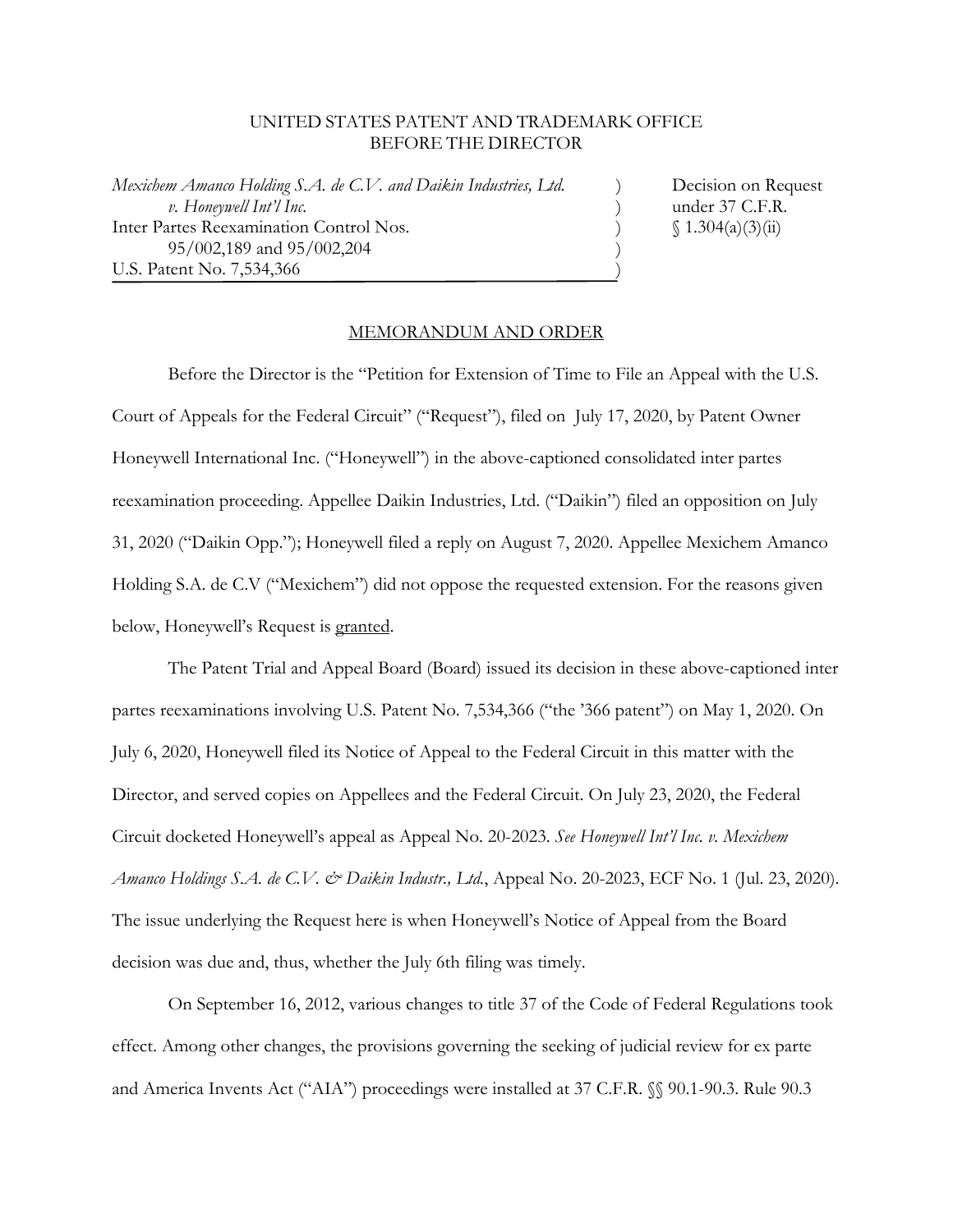provides 63 days for filing a notice of appeal without specifying the type of proceedings to which it applies. However, per 37 C.F.R. § 90.1, "[j]udicial review of decisions arising out of inter partes reexamination proceedings that are requested under [pre-AIA] 35 U.S.C. § 311…continue to be governed by the pertinent regulations in effect on July 1, 2012." The "pertinent regulations in effect on July 1, 2012" regarding judicial review of decisions in inter partes reexamination are 37 C.F.R. §§ 1.301-1.304 (2012). *See* 37 C.F.R. § 1.983 (providing that a party wishing to appeal a PTAB decision in an inter partes reexamination should "timely file a written notice of appeal directed to the Director in accordance with  $\$  1.302 and 1.304"). In particular, Rule 1.304 provided only "two months" for filing a notice of appeal. However, the regulatory text of 37 C.F.R. §§ 1.301-1.304 (2012) does not appear in post-2012 versions of the CFR. *See* MPEP § 2683 (providing guidance for appeals in inter partes reexaminations, and quoting 37 C.F.R. §§ 90.1, 1.983, and 1.302-304 (2012)). The "good cause" and "excusable neglect" standards applicable to requests for additional time, however, are the same under the old and new regulations.

The difference in the filing deadlines articulated in Rule 90.3 (63 days) and Rule 1.304 (two months) is generally three days. In this case, the difference between the due date under the two rules was six days. If Rule 90.3 applied, Honeywell's due date would have been July 3rd, which was a Federal Holiday, making July 6th the actual due date and Honeywell's filing on the same date timely. But Honeywell's due date under 37 C.F.R. § 1.304(a)(1) (2012), was June 30, 2020. Thus, under Rule 1.304, Honeywell's appeal notice was late by six days, requiring an extension of that length under the "excusable neglect" standard to make the notice timely.

There has been significant activity related to Honeywell's appeal notice and Request here. On July 9, 2020—before the Court had docketed the appeal—Daikin filed a letter with the Federal Circuit Clerk's Office, asserting that Honeywell's Notice of Appeal was untimely and should be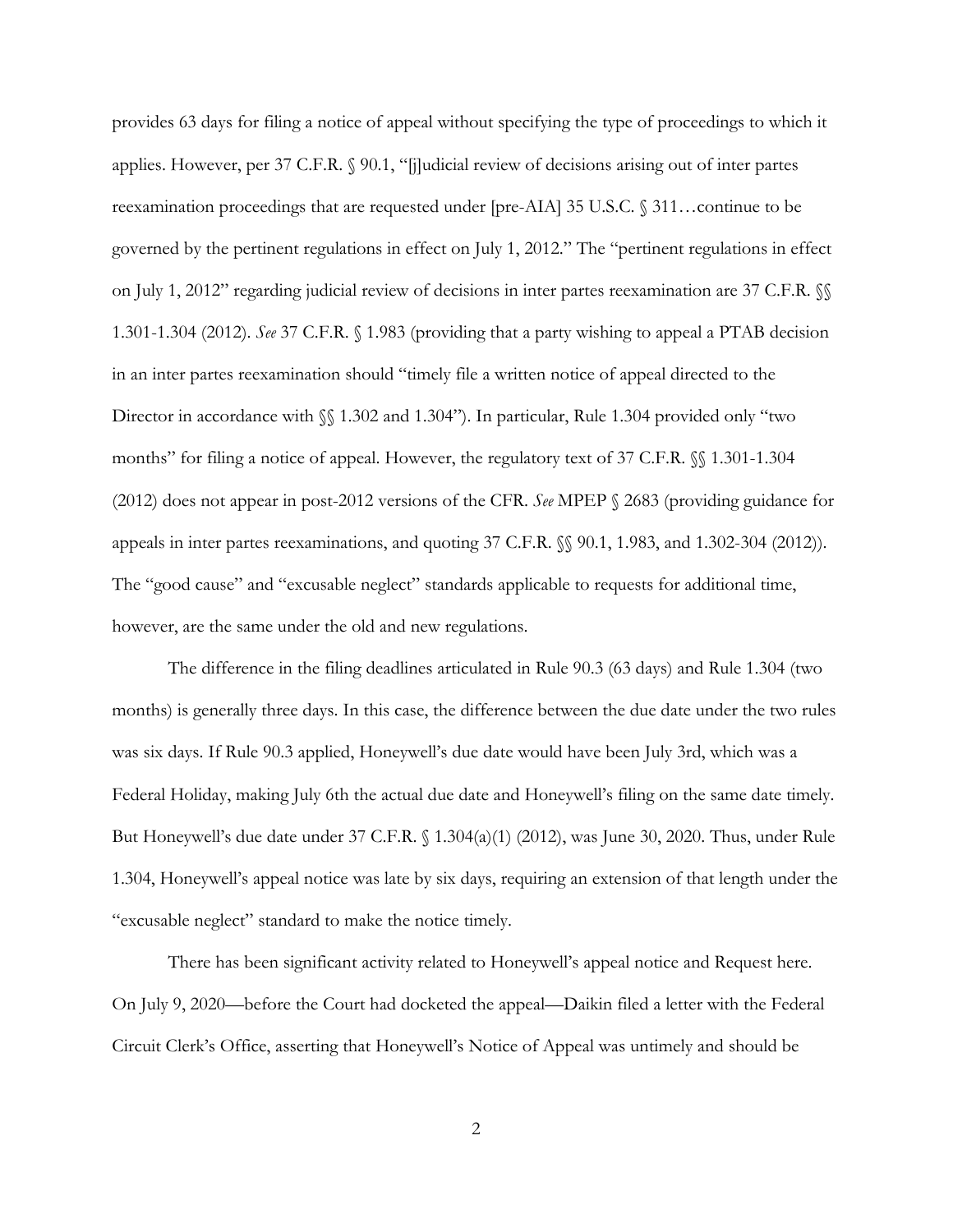dismissed. *See* Req. (Exh. A). On July 13, 2020, Honeywell responded, asserting that its Notice was timely. *See* Daikin Opp. (Exh. 1). Honeywell then filed the underlying Request for additional time on July 17, 2020. On July 23, 2020, the Federal Circuit docketed Honeywell's appeal as Appeal No. 20- 2023. *See Honeywell Int'l Inc. v. Mexichem Amanco Holdings S.A. de C.V. & Daikin Industr., Ltd.*, Appeal No. 20-2023, ECF No. 1 (Jul. 23, 2020). On July 30, 2020, the Clerk's Office sent a letter to the parties regarding their prior communications, explaining that dismissal arguments based on untimeliness should be raised via motion or briefing. *Id.*, ECF No. 3.

On August 26, 2020, Daikin did just that, filing a motion to dismiss Appeal No. 20-2023 as untimely. *Id.*, ECF No. 19 (Aug. 26, 2020). Mexichem did not join that motion, nor has it filed its own motion to dismiss the 20-2023 appeal. Honeywell opposed Daikin's dismissal motion (*id.*, ECF No. 24 (Sept. 8, 2020)), and Daikin replied. *Id.*, ECF No. 25 (Sept. 15, 2020).

During the appellate dismissal motion briefing, the USPTO submitted a "Notice of Non-Filing of Certified List." *Id.*, ECF No. 22 (Sept. 1, 2020). In that Notice, the USPTO explained that Honeywell's Notice of Appeal was untimely based on Rule 1.304's two-month filing window, observing that Honeywell had since filed the underlying Request for additional time to cure that defect. *Id.*

Additionally, on August 19, 2020, Honeywell filed a motion to consolidate the related appeal here—Appeal No. 20-2023—with Appeal Nos. 20-1981 and 20-1991. *Id.*, ECF No. 17 (Aug. 19, 2020). As Honeywell's consolidation motion explains, all three appeals involve 1) inter partes reexaminations of related Honeywell patents, and 2) Mexichem as a party, but 3) neither 20-1981 nor 20-1991 involve Daikin as a party. *Id.* at 2, 5 n.5. Briefly:

Appeal No. 20-1981: Mexichem filed the appeal, seeking review of the Board's decision in inter partes reexamination 95/002,030, involving Honeywell's U.S. Patent No. 8,065,882 ("the '882 patent"). There are no dismissal motions or appeal-notice timeliness issues associated with the 20-1981 appeal.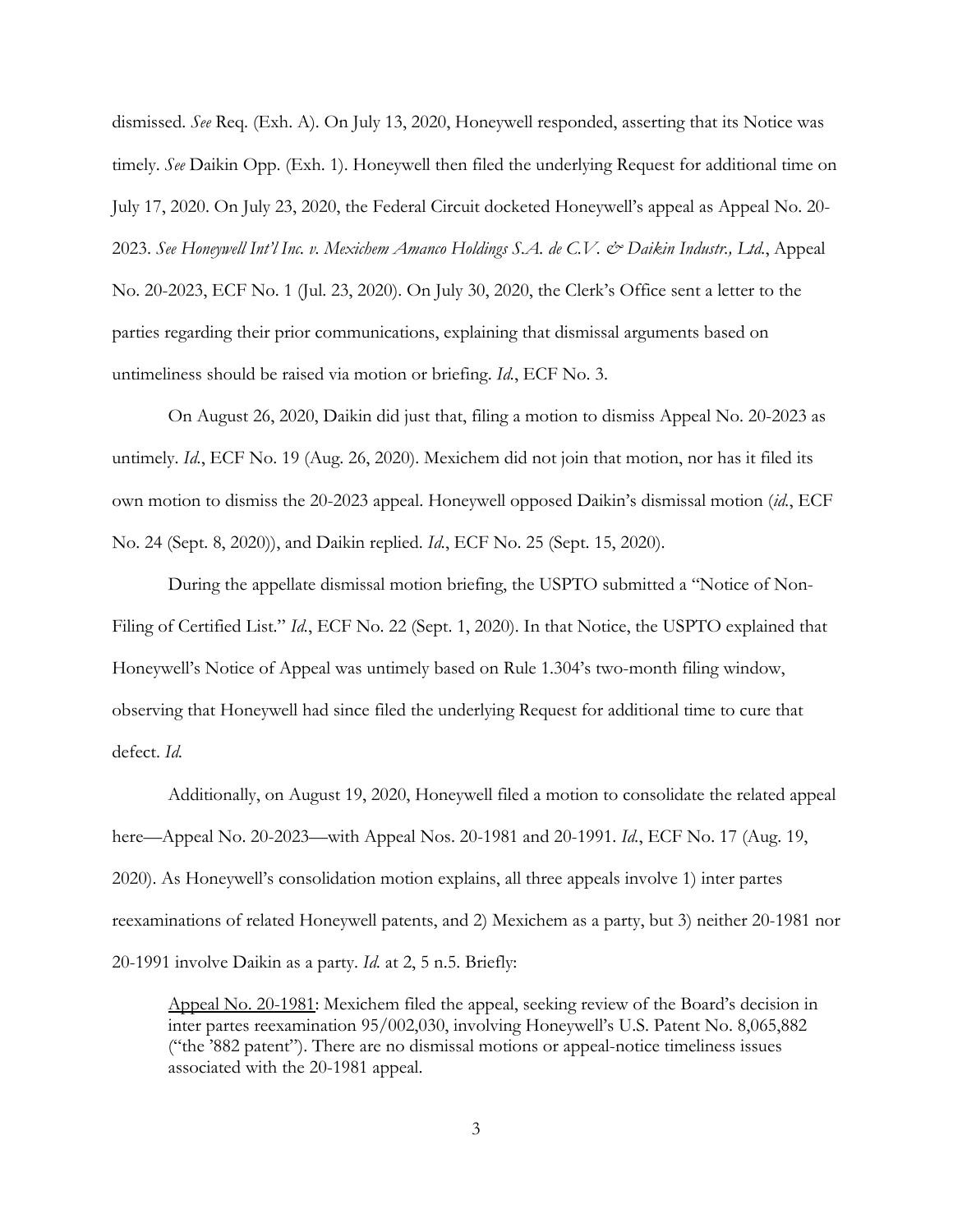Appeal No. 20-1991: Honeywell filed the appeal, seeking review of the Board's decision in inter partes reexamination 95/001,783, involving Honeywell's U.S. Patent No. 8,033,120 ("the '120 patent"). Honeywell has filed a Rule 1.304 request with the Director for additional time to pursue the 20-1991 appeal. The operative facts, and basis for relief, in the '1783 reexamination are virtually identical to those here.<sup>1</sup> The one difference is that Appellee Mexichem—the lone Appellee in the -1991 appeal related to the '1783 reexamination—has not moved to dismiss the -1991 appeal or opposed Honeywell's time-extension request with the USPTO.

Returning to Honeywell's consolidation motion filed in Appeal No. 20-2023, Daikin and Mexichem opposed (*id.*, ECF Nos. 20 and 21 (Aug. 31, 2020)), and Honeywell replied. *Id.*, ECF No. 23 (Sept. 8, 2020). On Sept. 24, 2020, the Court consolidated Appeal Nos. 20-2023 and 20-1991, while keeping Appeal No. 20-1981 as a companion appeal. *Id.*, ECF No. 26 (Reyna, J.). Given Daikin's pending motion to dismiss Appeal No. 20-2023, and Honeywell's Rule 1.304 time-extension requests in the underlying inter partes reexaminations, the Court ordered briefing stayed in consolidated Appeal Nos. 20-1991, -2023 pending resolution of those time-extension requests. *Id.*

We turn now to Honeywell's Request in the underlying reexaminations here. The Director may extend the time for filing an appeal after the expiration of the period for filing an appeal "upon a showing that the failure to act was the result of excusable neglect." 37 C.F.R. § 1.304(a)(3)(ii) (Jul. 2012). The authority to decide such requests has been delegated to the Solicitor. *See* MPEP § 1002.02(k)(3). In determining excusable neglect, the USPTO applies the standard used by the Federal Courts. *See* MPEP § 1216; *Pioneer Inv. Servs. Co. v. Brunswick Assocs. Ltd. P'ship*, 507 U.S. 380, 395 (1993); *see, e.g.*, *Mitsubishi Cable Industr., Ltd., et al. v. Goto Denshi Co., Ltd.*, Memorandum and Order at 7-14, Dkt. No. 28 (IPR2015-01108) (May 3, 2017) ("*Mitsubishi*"); *IpVenture, Inc. v. FedEx Corp.*, Memorandum and Order (Inter Partes Reexamination Control No. 95/001,896) (Apr. 4, 2017)

 $\overline{a}$ 

<sup>&</sup>lt;sup>1</sup> A decision in the request filed in the '1783 reexamination, reaching the same result as here, was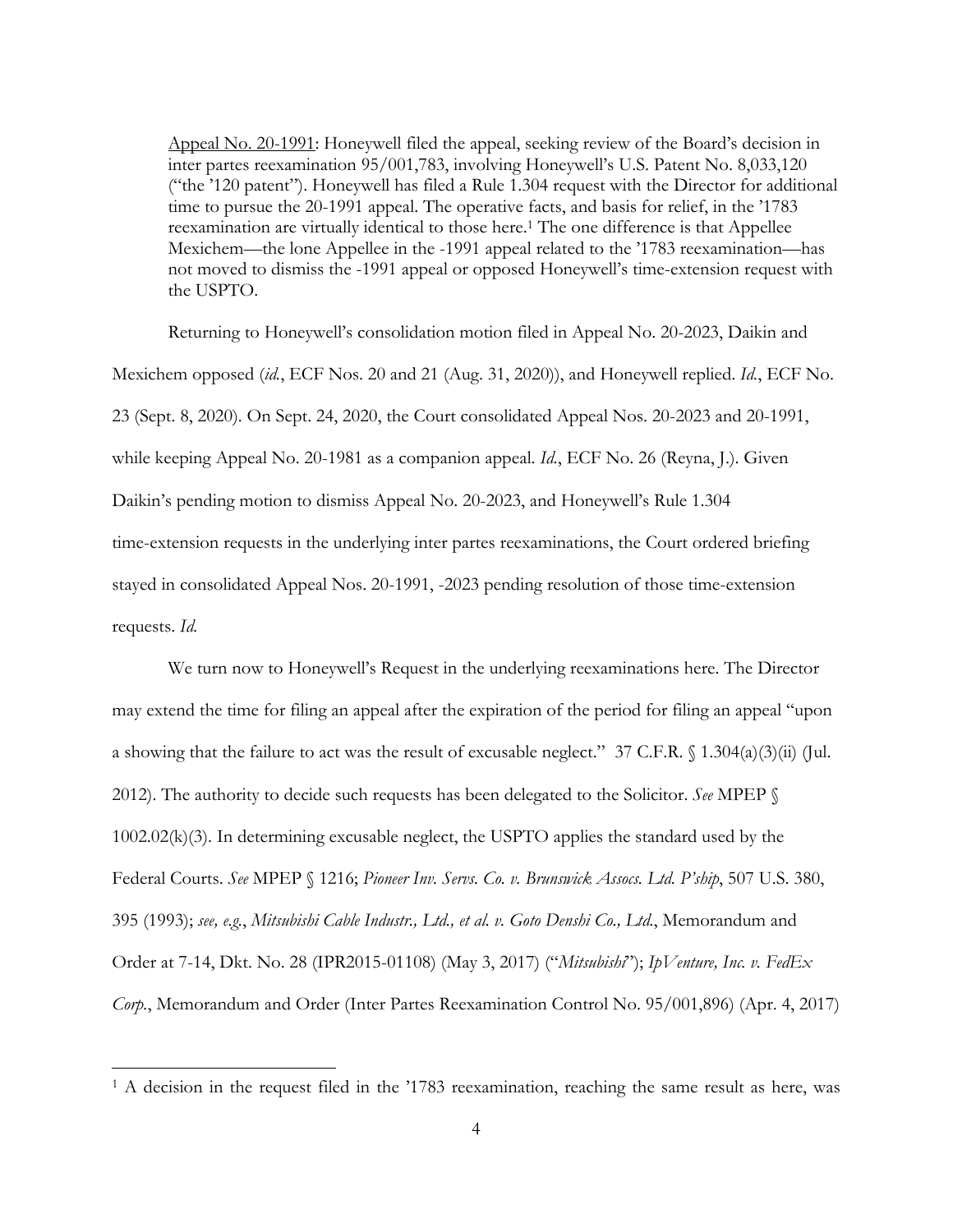("*IpVenture II*"); *Rambus, Inc. v. Nvidia, Corp*., Memorandum and Order (*Inter Partes* Reexamination Control No. 95/001,169) (Jul. 11, 2013).

The "excusable neglect" inquiry is

an equitable one, taking account of all relevant circumstances surrounding the party's omission. These include . . . [1] the danger of prejudice to [another party], [2] the length of the delay and its potential impact on judicial proceedings, [and 3] the reason for the delay, including whether it was within the reasonable control of the movant, and whether the movant acted in good faith.

*Pioneer*, 507 U.S. at 395. Excusable neglect "is understood to encompass situations in which the failure to comply with a filing deadline is attributable to negligence." *Id.* at 394. Moreover, "[a]lthough inadvertence, ignorance of the rules, or mistakes construing the rules do not usually constitute excusable neglect, it is clear that excusable neglect . . . is a somewhat elastic concept and is not limited strictly to omissions caused by circumstances beyond the control of the movant." *Id.* at 392 (internal quotation marks omitted). The third *Pioneer* factor—relating to why the filing was delayed—is generally considered the most important factor in the analysis, although one factor does not control. *See, e.g.*, *FirstHealth of the Carolinas, Inc. v. Carefirst of Maryland, Inc.*, 479 F.3d 825 (Fed. Cir. 2007); *Pumpkin Ltd. v. The Seed Corps*, 43 USPQ2d 1582, 1586 n.7 (T.T.A.B. 1997). This Decision is rendered based upon review of all relevant documents, including Honeywell's Request, Daikin's Opposition, and Honeywell's Reply. *See, e.g.*, *UWA v. AZL*, Memorandum and Order, at 3-4 (Interference No. 106,013) (Feb. 26, 2016) (explaining that while the regulations do not contemplate either opposing an extension request or a subsequent reply thereto, or that such filings will be considered if submitted, the USPTO will consider them where practical).

Before turning to the merits of Honeywell's Rule 1.304 extension request, two housekeeping issues must be addressed. First, Daikin incorrectly argues that the USPTO lacks jurisdiction to

issued separately.

 $\overline{a}$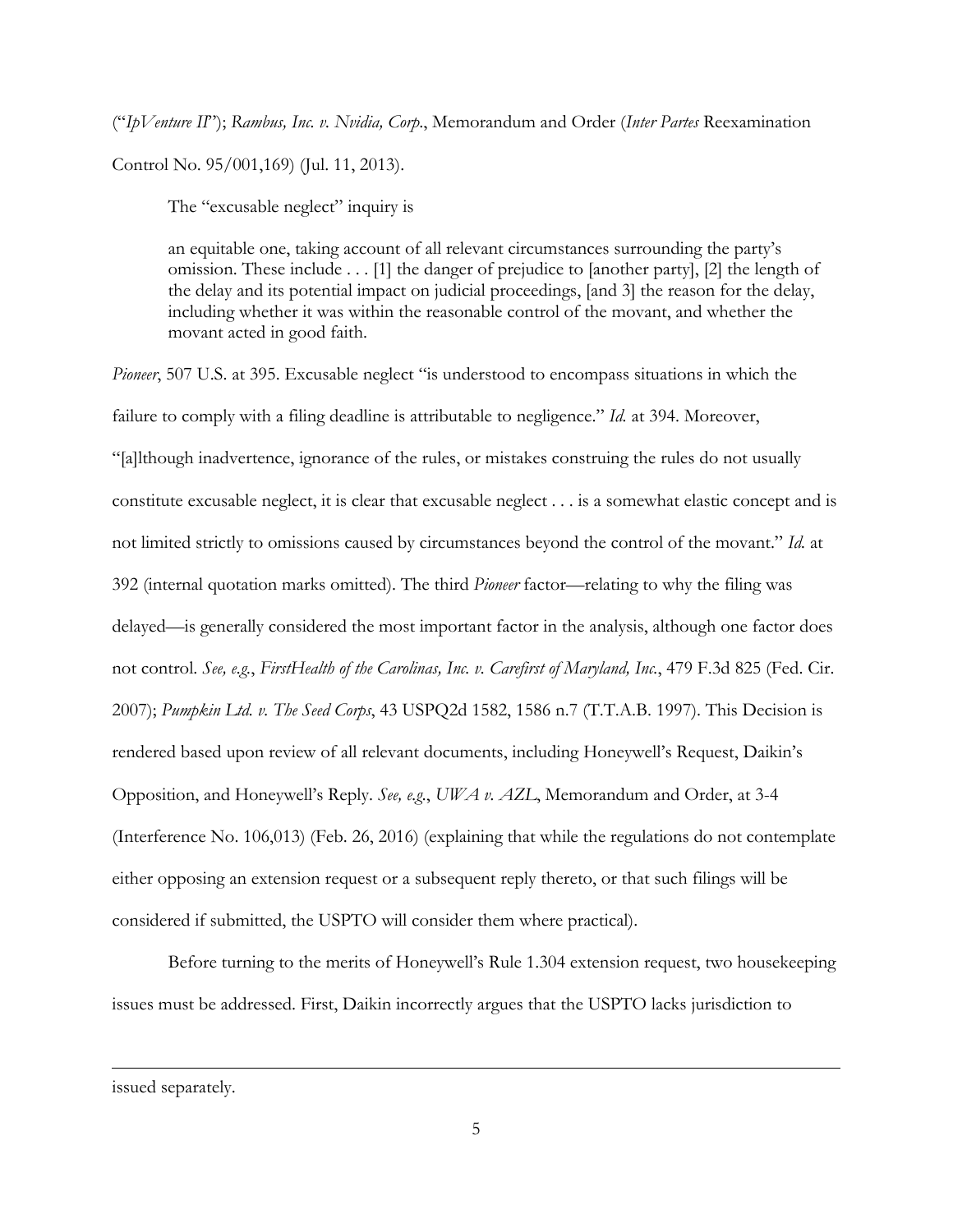decide Honeywell's extension request. *See* Opp. at 4-6. The USPTO explained in *Mitsubishi* that an untimely notice of appeal to the Federal Circuit does not deprive the USPTO of jurisdiction to decide a request filed under either Rule 90 or Rule 1.304 (as applicable) to extend the time for seeking judicial review. *See Mitsubishi*, at 2-7. In reaching that conclusion, the USPTO explained that it had "reconsidered the USPTO's prior conclusions" to the contrary, including the *IpVenture I* decision upon which Daikin relies here. *See* Opp. at 4 (citing *IpVenture, Inc. v. FedEx Corp.*, Memorandum and Order (Inter Partes Reexamination Control No. 95/001,896) (Aug. 19, 2016) ("*IpVenture I*"). Daikin asserts that the operative fact underlying the USPTO's conclusion that it lacked jurisdiction to decide the extension request in *IpVenture I* was that the requestor there had taken the position before the Federal Circuit that its appeal notice was timely, and argues that because Honeywell has taken the same position here, the USPTO lacks jurisdiction. *See* Opp. at 4-5. That is not correct. Neither *Mitsubishi*, nor jurisdiction generally, turns on an appellant's subjective belief regarding the timeliness of its appeal notice. Further, the Federal Circuit here has stayed the appeal pending the USPTO decision on Honeywell's Rule 1.304 extension request. It would be inconsistent with the Court's Order—not to mention fundamental notions of judicial and administrative economy—to conclude that the USPTO lacks the ability to render the decision the Court has indicated will drive future events. *See Mitsubishi*, at 6.

Second, in addition to seeking an extension under Rule 1.304, Honeywell alternatively requests the USPTO to waive the appeal deadline under 37 C.F.R. § 1.183. *See* Req. at 18-19. Daikin is correct that 37 C.F.R. § 1.4(c) forecloses reaching any argument for relief under Rule 1.183. *See* Opp. at 24. Rule 1.4(c) requires a party seeking distinct bases for relief to do so in separate papers because "different matters may be considered by different branches or sections of the Office." *See also* MPEP § 1002 ("37 CFR 1.4(c) requires a separate petition for each distinct subject, inquiry or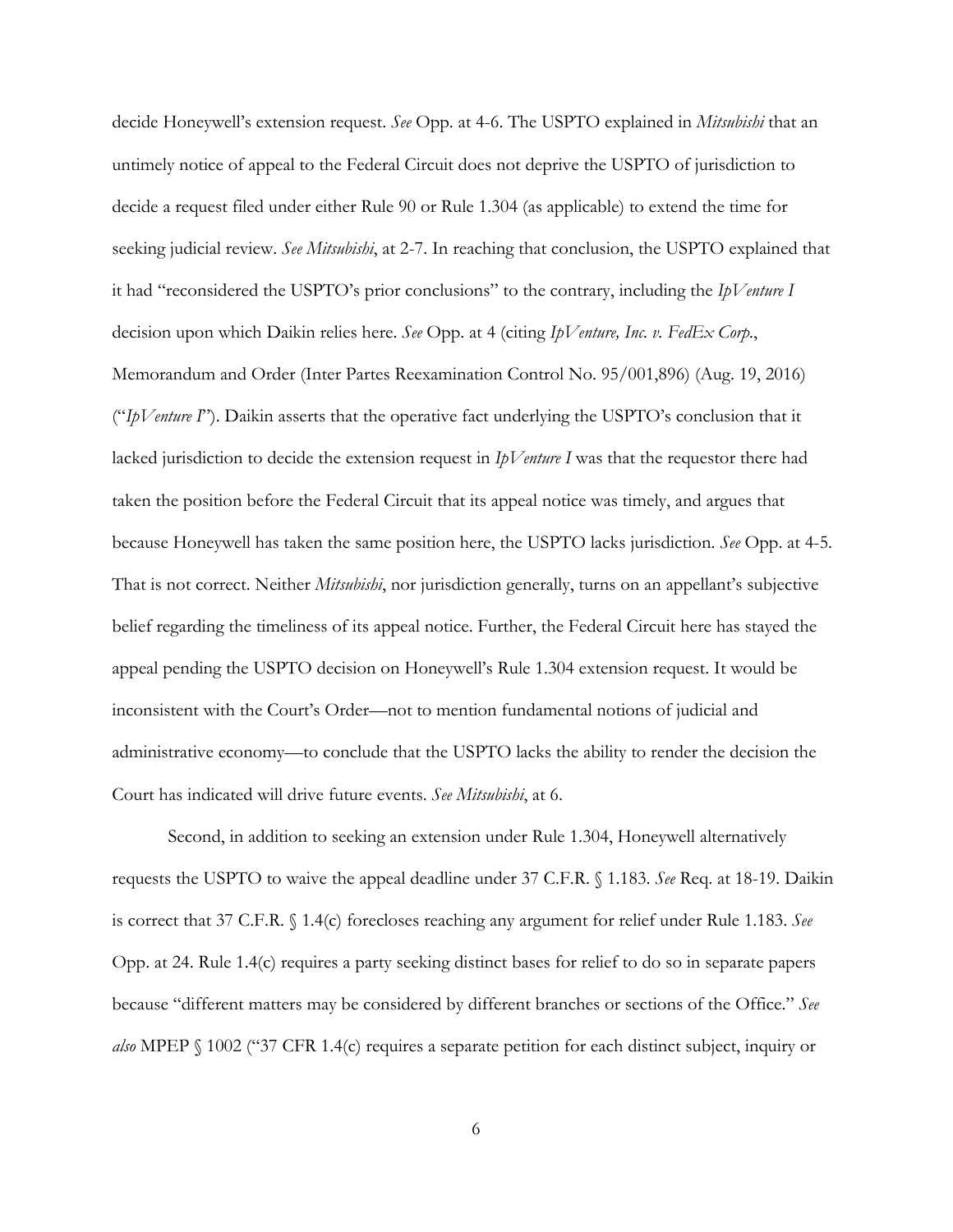order to avoid confusion and delay in answering the petition. Therefore, each petition should ordinarily only be filed under a single authorizing provision (e.g., 37 CFR 1.181)"). The USPTO typically addresses the basis of relief articulated in a filing violating Rule 1.4(c) that makes the most sense to address. *See, e.g.*, *Google Inc. v. Vederi, LLC*, Memorandum and Order (Inter Partes Reexamination No. 95/000,682) (Jul. 11, 2017). Rule 1.304 expressly addresses the situation here (*i.e.*, extending the time to file a notice of appeal), while Rule 1.183 is a rule of general applicability. Accordingly, the Director treats Honeywell's combined filing as a Rule 1.304 request for additional time to file an appeal from the Board decision in the underlying reexamination here.

Turning to the *Pioneer* analysis and the third factor, Honeywell maintains that it failed to apply the two-month appeal window proscribed in Rule 1.304 because it "plausibly misconstrued the applicable mix of statutory and regulatory rules defining the deadline for filing a notice of appeal." Req. at 2. Honeywell offers two arguments in support of this position. First, Honeywell argues that it plausibly believed Rule 90.3 applied. *Id.* at 7-8. Second, Honeywell argues that "excusable neglect" lies "'where the language of a rule is ambiguous or susceptible to multiple interpretations, or where an apparent conflict exists between two rules.'" *Id*. at 4-5 (quoting *Canfield v. Van Atta Buick/GMC Truck, Inc.*, 127 F.3d 248, 250 (2d Cir. 1997), and citing other decisions). Honeywell argues that Rule 90.3 and Rule 1.304 are "susceptible to multiple interpretations when taken together." *Id.* at 8; *see id.* at 8-11.

Honeywell's excuses for failing to apply the correct regulation are not particularly compelling one way or the other. Honeywell first argues that it was justified in relying on Rule 90.3 because that provision expressly states that it provides the "[f]iling deadline" for appeals under 35 U.S.C. §§ 141 and 142, and Honeywell's appeal here falls under those statutory provisions. Req. at 7. True enough. But Honeywell's protest that its "counsel had no indication that any other rule [besides Rule 90.3]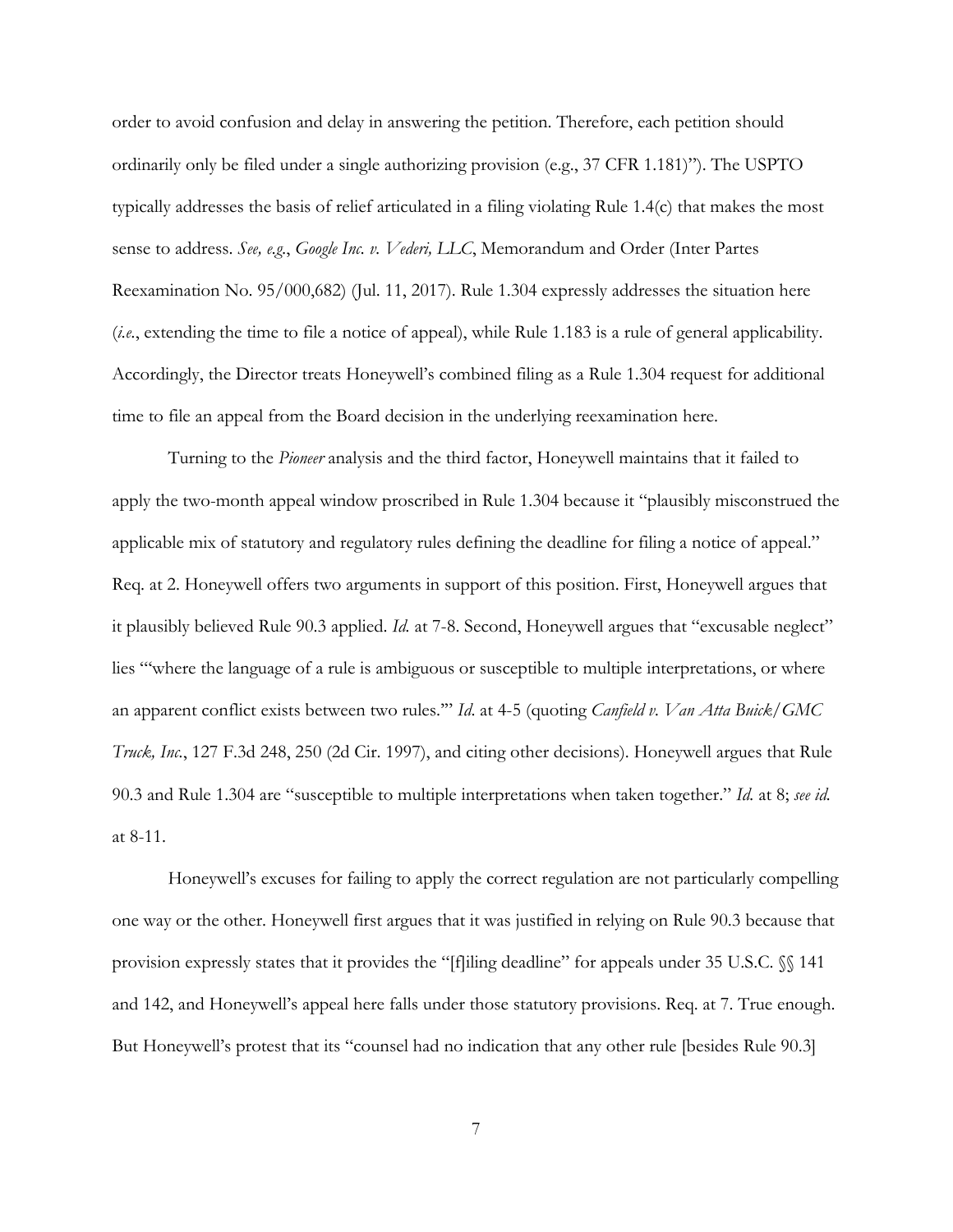governed the time within which Honeywell had to file a notice of appeal" (*id.*) loses force because Honeywell gives no indication that it did anything other than read Rule 90.3. On the one hand, that was not a facially unreasonable choice, given that Rule 90.3 does not indicate that it applies to some § 141 appeals but not others. Honeywell's counsel explains that he relied on Rule 90.3 here based on experience with other appeals from other USPTO proceedings where that rule governed. *See* Frank Decl. ¶ 4. On the other hand, the Board decision expressly directed Honeywell to Rule 90.1. *See* PTAB Dec., at 21 (May 1, 2020). Rule 90.1 defines the "[s]cope" of Part 90 and makes plain that appeals from inter partes reexamination fall outside the rule: "Judicial review of decisions arising out of *inter partes* reexamination proceedings ... continue to be governed by the pertinent regulations in effect on July 1, 2012." Honeywell makes no representation as to whether it read Rule 90.1, making its statement that it had no indication that Rule 90.3 did not apply here difficult to accept.

Which brings us to Honeywell's second explanation, asserting that confusion and ambiguity resulting from reading Rules 90.1-90.3 and Rules 1.301-1.304 supports finding "excusable" neglect in Honeywell's reliance upon Rule 90.3. *See* Req. at 8-14.2 As just discussed, there is no indication that Honeywell consulted anything other than Rule 90.3 before pursuing its appeal. Honeywell could

1

<sup>2</sup> Honeywell argues that Rule 90.3 governs appeals from inter partes reexaminations. *See, e.g.*, Req. at 8, 14. The issue need not be resolved here in light of the granted extension under Rule 1.304. Further, the issue of whether Rule 90.3 governs appeals arising from inter partes reexaminations has been presented to the Court in the context of Daikin's motion to dismiss Appeal No. 20-2023, an appeal to which the USPTO is not a party. While this extension should moot Daikin's dismissal motion, the Director observes that the USPTO has already taken the position in this appeal that Rule 1.304 governs the deadline for the notice of appeal here. *See* Notice of Non-Filing of Certified List, ECF No. 22 (Sept. 1, 2020). In that Notice, the USPTO explained that Honeywell's Notice of Appeal was untimely because Rule 1.304's two-month filing window applied and the Notice was filed after that deadline. The Director observes that the plain text of Rules 90.1 and 1.983, discussed above, supports that position. USPTO guidance regarding appeals for inter partes reexaminations reinforces that "37 CFR 1.302 and 37 CFR 1.304, as in effect on July 1, 2012, are still applicable to *inter partes* reexamination proceedings." MPEP § 2683. If the Court determines it necessary to reach the merits of Daikin's dismissal motion despite the granted extension here, the USPTO welcomes the opportunity to brief any issue if the Court would find it helpful, including which regulation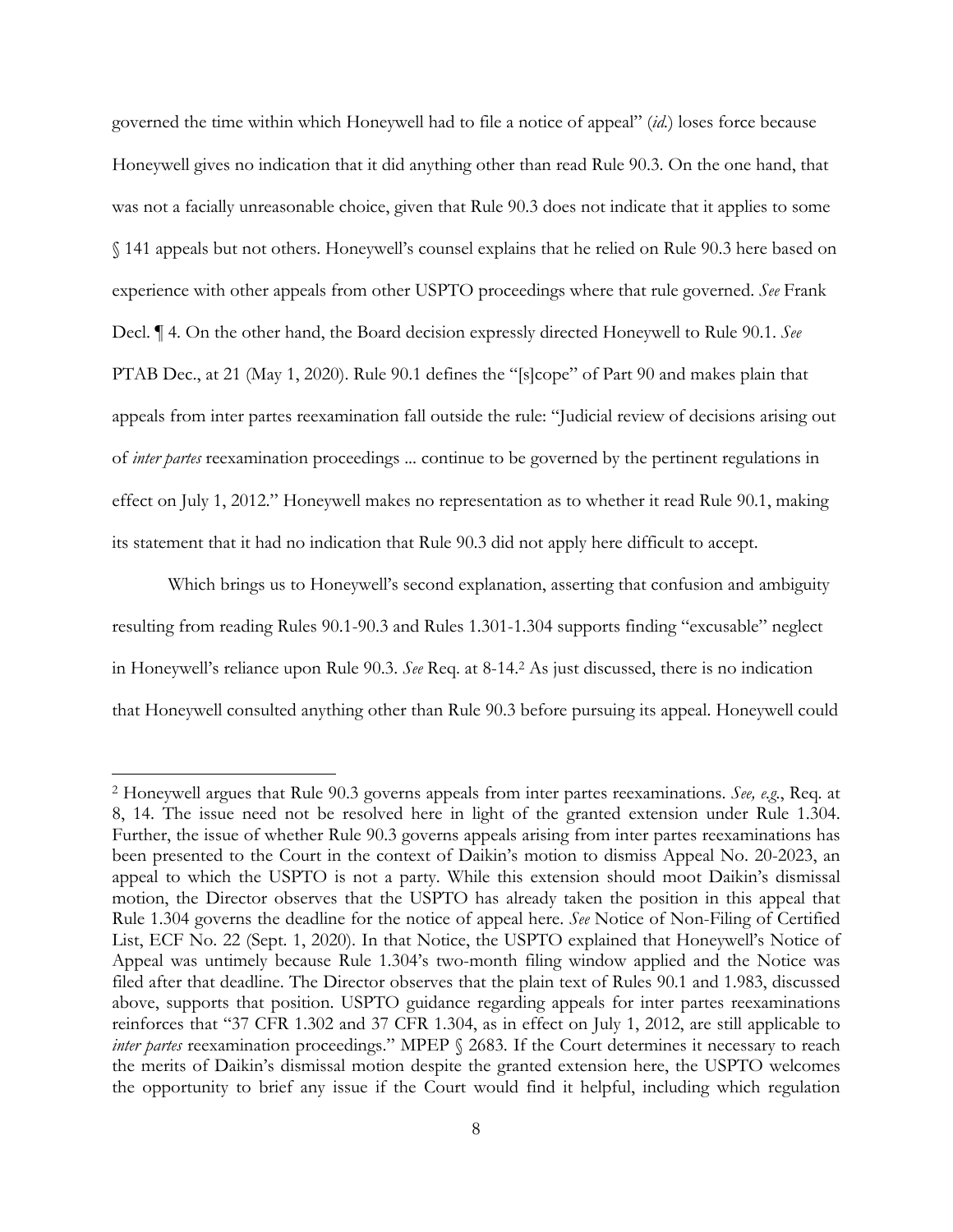not have been confused by allegedly conflicting regulations when Honeywell makes no representation that it did anything more than read Rule 90.3. At a minimum, reading Rule 90.1 would have told Honeywell that Rule 90.3 did not apply.

Honeywell protests that Rule 90.1 would not have clarified things because Rule 90.1 does not clearly say what regulations are "pertinent" to appealing from an inter partes reexamination. *See* Req. at 10. Again, a fair, but incomplete, point. While Rule 90.1 does not identify Rule 1.304 as the "pertinent" regulation for filing the notice of appeal, that information is provided at 37 C.F.R. § 1.983—a regulation to which the Board also sent Honeywell. *See* PTAB Dec., at 21. Rule 1.983 expressly states that to appeal from the Board decision in an inter partes reexamination, "(b) [t]he appellant must take the following steps: (1) In the U.S. Patent and Trademark Office, timely file a written notice of appeal directed to the Director in accordance with §§ 1.302 and 1.304." 37 C.F.R. § 1.983 (2020). Honeywell counters that even if it had uncovered that Rule 1.304 governed, it is hard to fault them for failing to apply it when that rule does not appear in the current Code of Federal Regulations. *See* Req. at 9. Also true, but MPEP § 2683 contains the text of Rule 1.304. Further, MPEP § 2683 confirms that Rule 1.304 governs this appeal. Honeywell was aware of MPEP § 2683, since it cited that section in its notice of appeal here.

All of this said, Honeywell's explanations collectively illustrate that the regulations governing appeal from an inter partes reexamination after 2012 are not a model of clarity. It is difficult to fault a party for relying on Rule 90.3 when it is the only regulation governing appeals from USPTO proceedings written in Title 37 of the Code of Federal Regulations. Toward that end, while Rule 90.1 unambiguously states that Rule 90.3 does not apply to appeals arising from inter partes reexamination, that's as far as it goes. An interested party then has to discover the applicable

supplies the time window for filing a notice of appeal in an inter partes reexamination.

1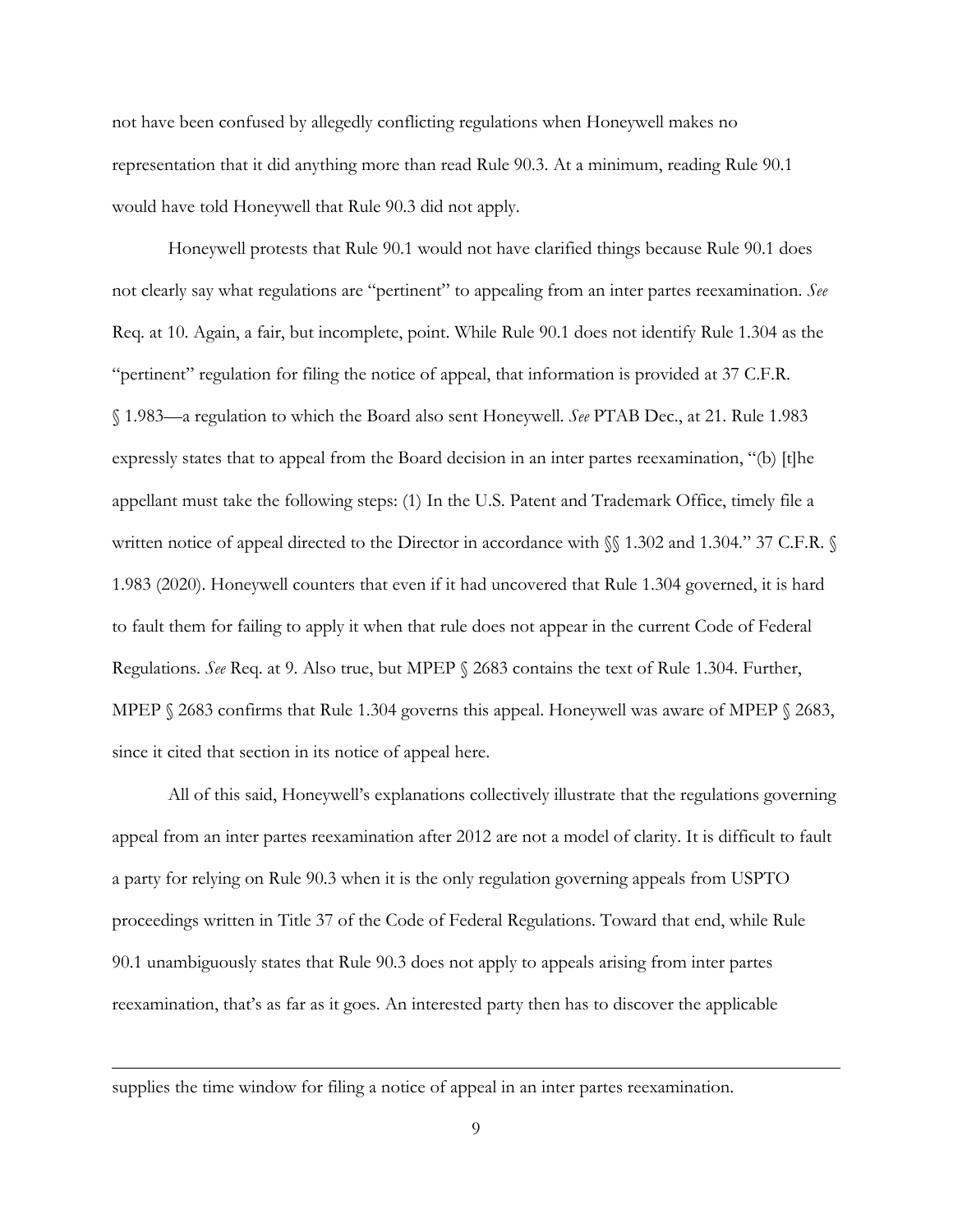regulation using an objectively ambiguous patchwork of guidance and regulation, including 37 C.F.R. § 1.983 and MPEP § 2683—the latter apparently being the only place to find the regulatory text providing the text of Rule 1.304. Honeywell correctly points out that different arms of the USPTO have referenced Rule 90 as applying to appeals from inter partes reexaminations. *See* Req. at 13-14. While those errors do not support, as Honeywell asserts, the conclusion that Rule 90.3 actually governs such appeals (Req. at 14), they do illustrate the relative ease with which the mistake that Honeywell made here can be made. While there is still the difficulty of the fact that Honeywell never actually consulted the allegedly conflicting regulatory text, Honeywell's point that identifying the governing provision, and its text, proves objectively confusing has force in the "excusable neglect" determination here. *See, e.g*., *Pioneer*, 507 U.S. at 389-399 (considering "significant" in the "excusable neglect" analysis there the confusion caused by the "unusual form" of the notice from the Bankruptcy Court supplying the relevant filing date). In sum, the Director finds that the third *Pioneer* factor is, at best, neutral; at worst, it weighs slightly against a finding of excusable neglect.

While the third *Pioneer* factor holds heightened importance, it does not control; *Pioneer* requires a holistic consideration of all relevant factors. The Director finds that other relevant factors weigh in favor of finding "excusable neglect" and granting the requested extension. *Pioneer* contemplates examining the length of the delay, along with any prejudice to other parties or proceedings under its first two factors. *Pioneer*, 507, U.S. at 395. The Director finds no evidence of prejudice to another party under these facts. There is no apparent prejudice to Daikin, and Daikin does not allege any. *See* Opp. at 19-20. Daikin is involved only in Appeal No. 20-2023 (now consolidated with Appeal No. 20-1991). Briefing in that appeal has been stayed, pending the decision on Honeywell's underlying extension requests. *See Honeywell Int'l Inc. v. Mexichem Amanco Holdings S.A. de C.V. & Daikin Industr., Ltd.*, Appeal No. 20-2023, ECF No. 26 (Sept. 24, 2020). The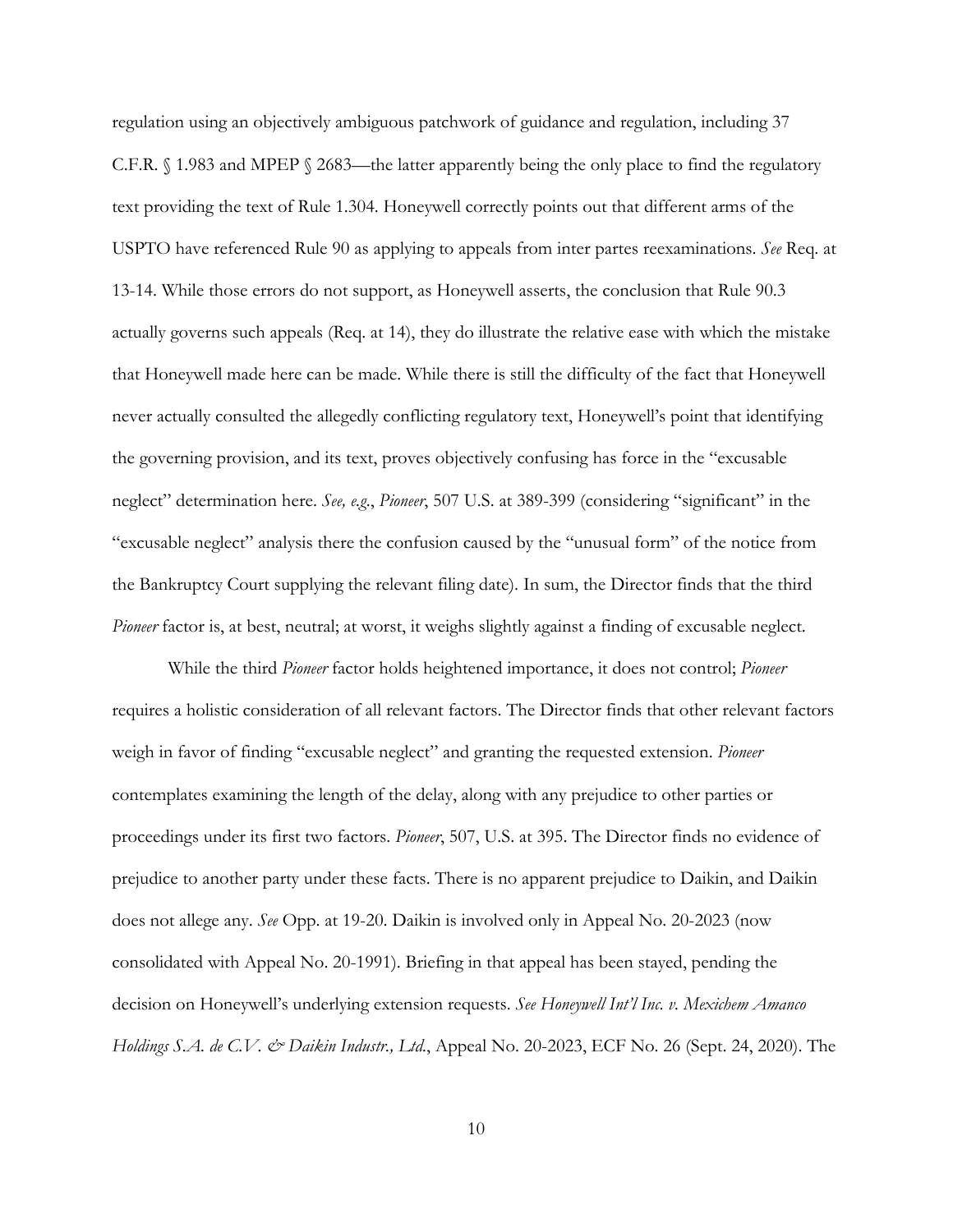Director does not see any prejudice to Mexichem, either. The stay in consolidated Appeal Nos. 20- 1991, -2023 moots any concerns in that appeal. Further, briefing in companion Appeal No. 20-1981, involving only Honeywell and Mexichem, is well underway. *See Mexichem Amanco Holdings S.A. de C.V v. Honeywell Int'l Inc..*, Appeal No. 20-1981, ECF Nos. 29 (Jan. 4, 2021) (Appellant Mexichem's opening brief) & 42 (Mar. 26, 2021) (Honeywell's responsive brief).

For these same reasons, the facts here do not support finding prejudice to judicial proceedings. Related district court proceedings have been stayed since 2013. *See* Req. at 7. While the Director laments that the need to stay briefing in consolidated Appeal Nos. 20-1991, -2023, awaiting disposition of pending extension requests, that time is not directly attributable to Honeywell missing its filing deadline by six days. Similarly, the Director finds the length of delay here to be short. Under Rule 90.3, Honeywell's notice of appeal was due on or before June 30, 2020. Honeywell filed its notice of appeal here on July 6, 2020. The brief six-day delay between the due date and filing date is inconsequential in the appellate proceedings. Daikin does not claim that six-day delay prejudiced its ability to defend its interests.

Daikin argues that the shortness of Honeywell's delay in filing its appeal notice here does not help Honeywell, relying on cases that concluded "excusable neglect" had not been shown with smaller "delay" windows. Opp. at 20 (arguing that "[c]ourts have found delays of only one day not to be excusable neglect"). There is no threshold number for whether a particular "delay" is too long to support "excusable neglect." If a one-day delay forecloses finding "excusable" neglect, then it is difficult to see how the standard could ever be met. Thus, *Pioneer* contemplates that any impact by the "length of delay" be considered in conjunction with its impact on proceedings, and then in conjunction with other relevant factors, to render the "excusable neglect" determination. The Director finds that where the "delay" had no discernible impact on judicial proceedings—as is the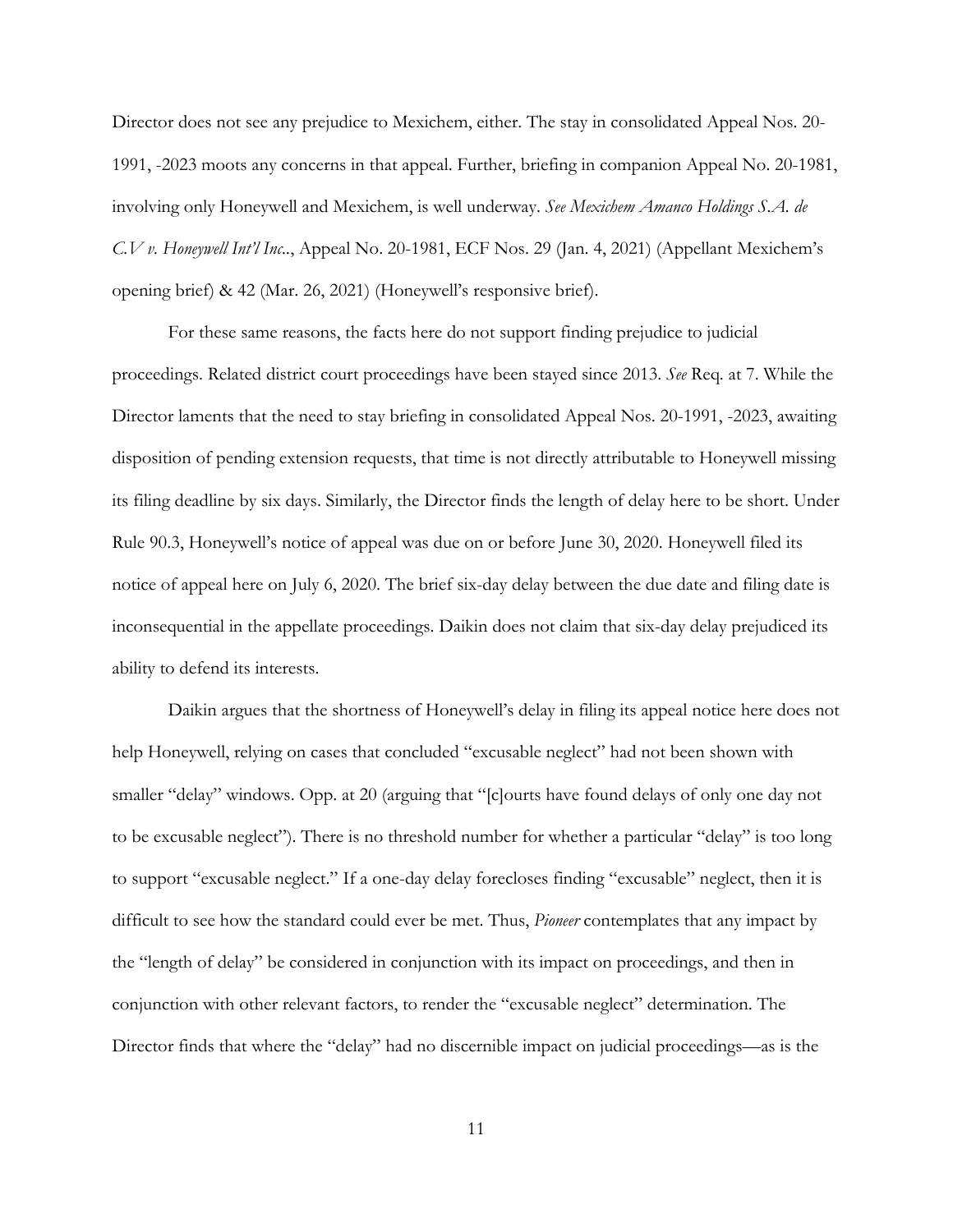case here—this factor weighs in favor of finding "excusable neglect."

Daikin relatedly argues that the relevant "delay" is not how long it took Honeywell to file its appeal notice after the applicable deadline, but how long it took Honeywell to seek this extension. *See* Opp. at 20-21. Daikin does not cite to any authority for that premise and the cases upon which it relies belie its theory. The cases cited by Daikin focus on how long it took the relevant party to perform the particular action after the deadline passed, not how long it took for the party to seek relief from the missed deadline. *See, e.g.*, *Cooper v. IBM Pers. Pension Plan,* 163 F. App'x 424 (7th Cir. 2006). *Pioneer* itself indicates that the relevant "delay" relates to how long it took to perform the untimely action. *See* 507 U.S. at 384-86, 395, & 397 (lower courts and Supreme Court focused on delay in filing of "proofs of claim" required under bankruptcy law). That makes sense given the overall framework of the *Pioneer* inquiry, which focuses on the impact that forgiving a tardy filing would have on, *e.g.*, the proceedings.

The Director finds that Honeywell's conduct evinces good faith under the fourth *Pioneer* factor, favoring a finding of "excusable neglect." The Director finds Honeywell's belief that Rule 90.3 governed this appeal genuine; Honeywell's timely compliance with that provision evinces good faith, rather than a deliberate or intentional flouting of USPTO regulations. Moreover, Honeywell's compliance with Rule 90.3 demonstrates that it made a timely determination to appeal. *See Pioneer*, 507 U.S. at 388, 395; *Amgen Inc. v. Hoechst Roussel, Inc.*, 25 F. App'x 923, 924-25 (Fed. Cir. 2001) (delayed filing, while within the reasonable control of party, was not an attempt to ignore judicial deadlines).

Daikin argues that Honeywell's failure to apply Rule 90.3 mirrors the facts found not to constitute "excusable neglect" in *IpVenture II*. Opp. at 19-20. The *Pioneer* inquiry is uniquely fact-dependent, and there are important distinctions between this situation and *IpVenture II*. On the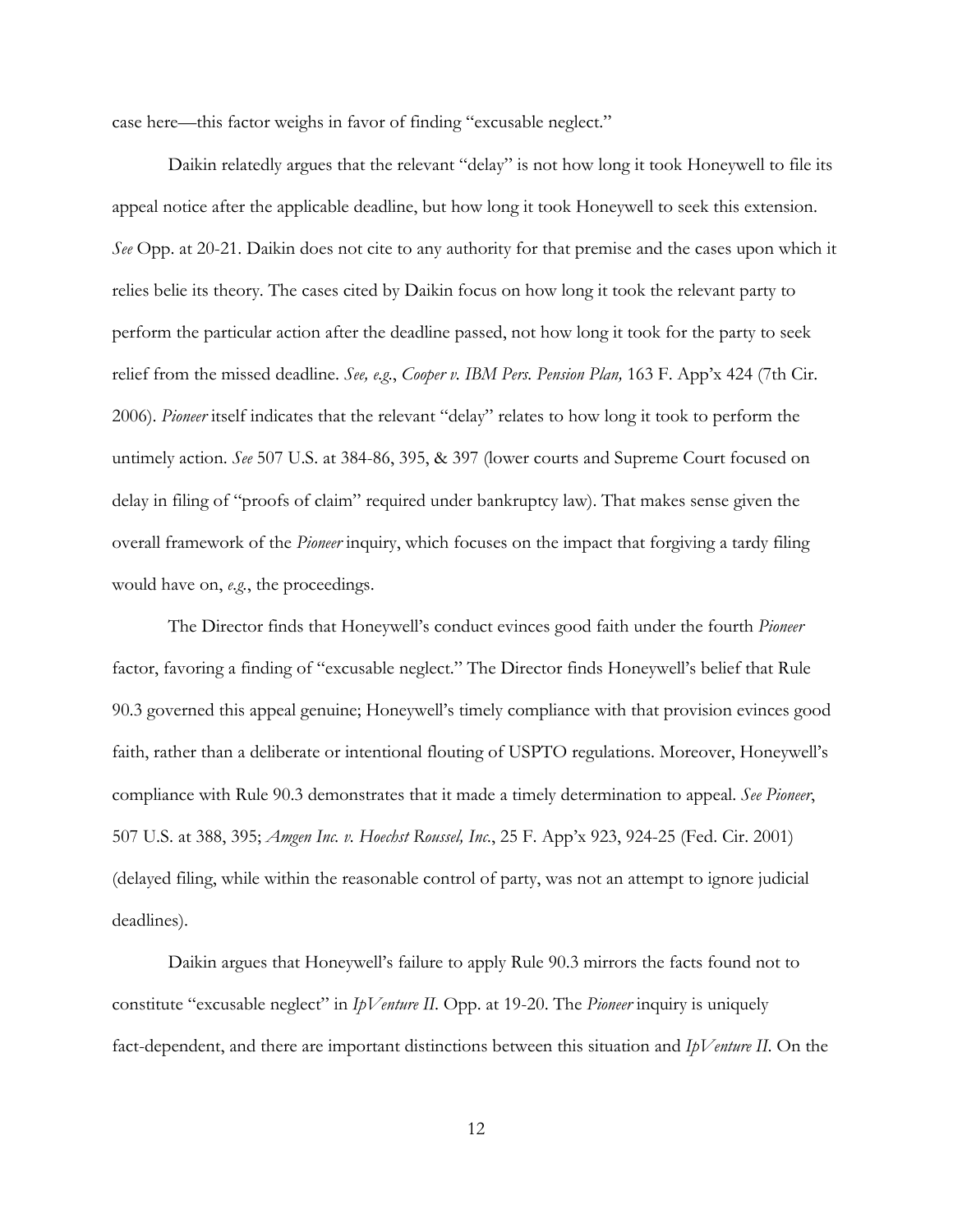third *Pioneer* factor, *IpVenture II* placed significant emphasis on IpVenture's failure to offer a reasonable explanation for its failure to apply 37 C.F.R. § 41.79 in calculating its time to seek rehearing (and thus toll its appeal deadline), with the result that it filed an untimely rehearing request and resulted in an untimely Federal Circuit appeal. There, the Board cited § 41.79 to IpVenture and the rule unambiguously provided the window for seeking rehearing. *IpVenture II*, at 4-7. Here, as the discussion above on the third factor indicates, the Board did not actually point Honeywell to Rule 1.304. At most, the Board pointed Honeywell to regulations indicating that another (unidentified) regulation governed. Moreover, unlike the applicable regulation in *IpVenture II*, the regulation governing Honeywell's filing—Rule 1.304—cannot be found in the Code of Federal Regulations, and Honeywell's explanation for conflicting and confusing regulatory provisions has weight. Conversely, *IpVenture II* rejected the argument of conflicting or confusing regulations. *IpVenture II*, at 6 n.4.

Further, *IpVentureII* rejected finding "excusable neglect" based on concerns that "granting IpVenture's Request would cause an unacceptable prejudice to USPTO proceedings under the second *Pioneer* factor." *IpVenture II*, at 12; *see id.* at 12-13. *IpVenture II* explained that "where, as here, the offending party is expressly directed to the applicable regulation, and the regulations are otherwise clear, the need to preserve the integrity of the administrative proceedings gains importance." *Id.* at 12. The Director does not find the admittedly important goal of ensuring the integrity of USPTO proceedings at significant risk here. As already discussed, it cannot be said that the patchwork collection of regulations and guidance here possesses the same "clarity" as the regulation at issue in *IpVenture II*. Moreover, non-compliance with the rehearing regulation at issue in *IpVenture II* had a direct and meaningful impact on the conduct of USPTO proceedings. The USPTO relies on timely filings in its proceedings to identify active disputes and issues that require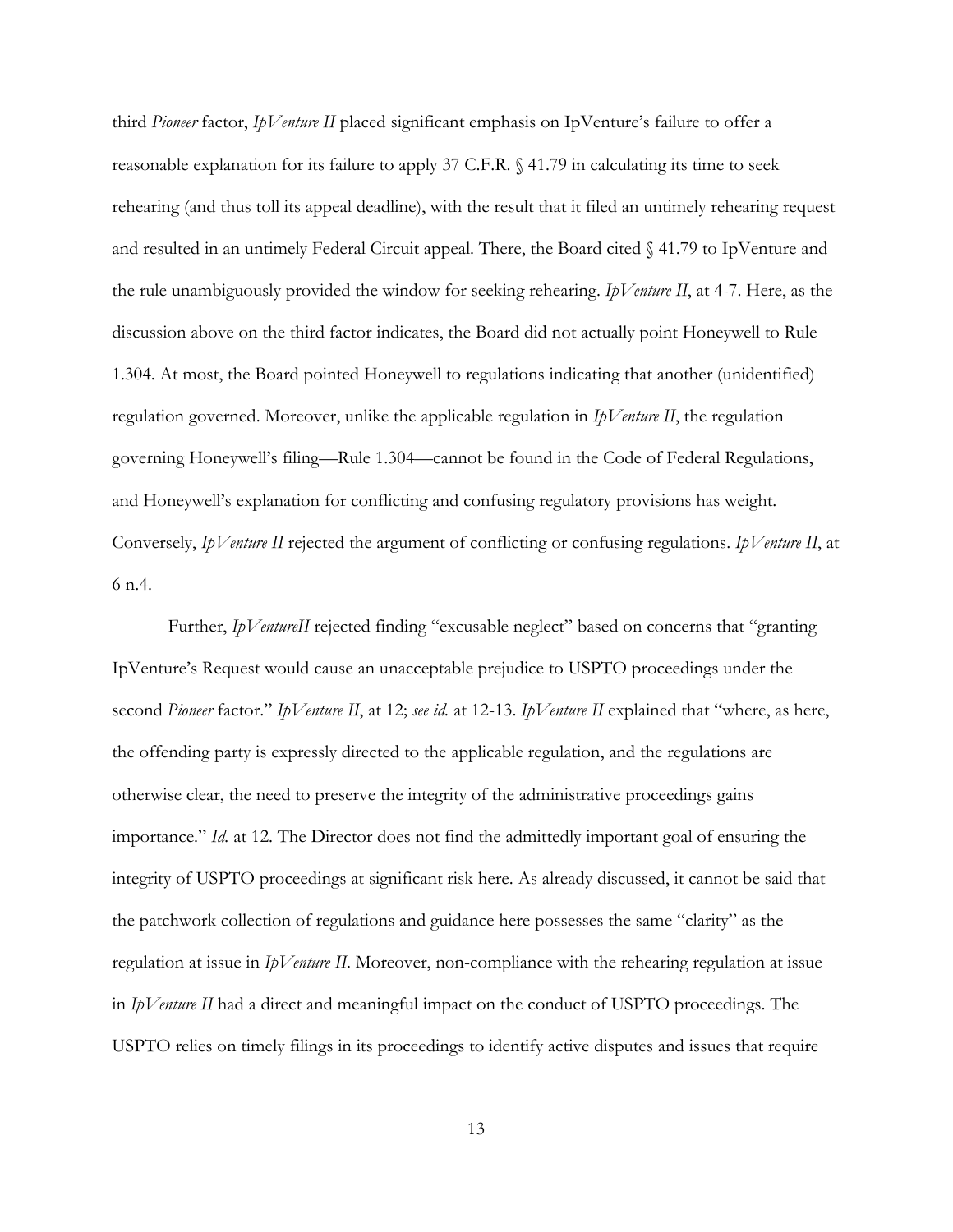adjudication; if a party misses an internal filing deadline, the risk of prejudice to the USPTO significantly increases. By extension, the USPTO's interest in enforcing those internal deadlines takes on heightened importance to encourage compliance. While the USPTO has interest in encouraging compliance with all regulations, the judicial appeal filing deadline at issue here has less direct impact on the integrity and orderly administration of USPTO administrative proceedings, as those proceedings have ended. Thus, the relative posture of this situation and the one in *IpVenture II* meaningfully differ. Where, as here, there is no evidence of prejudice to another proceeding or party, prejudice concerns are largely satisfied.

The factors specifically enumerated in *Pioneer* are not exclusive; the inquiry affords consideration of all relevant facts and circumstances. *Pioneer*, 507 U.S. at 395. Honeywell maintains that work and home disruptions caused by the COVID-19 pandemic contributed to the delay here, including by preventing collaboration with colleagues about the appropriate deadline, and thus supports granting the extension requested under Rule 1.304. *See* Req. at 14-15. Honeywell argues that the USPTO's prior recognition that the COVID-19 outbreak is an "extraordinary circumstance" within the meaning of 37 C.F.R. § 1.183 "must meet '*Pioneer*'s flexible approach.'" Req. at 14 (citing USPTO Notice, "Relief Available to Patent and Trademark Applicants, Patentees and Trademark Owners Affected by the Coronavirus Outbreak" (Mar. 16, 2020)).3 While it is difficult to see a causal link between the COVID-19 disruptions identified by Honeywell's counsel, and the failure to apply Rule 1.304 here, the Director understands that the pandemic caused unforeseen and significant

 $\overline{a}$ 

<sup>&</sup>lt;sup>3</sup> Honeywell appears to alternatively argue that significant disruptions caused by the COVID-19 outbreak support relief under 37 C.F.R. § 1.183. Per the discussion above, that separate basis for relief is not considered here, pursuant to 37 C.F.R. § 1.4(c). Further, relief under § 1.183 is moot in light of the time-extension provisions available under Rule 1.304 (the same would be true if Rule 90.3 applied here, based on the same extension provisions). The Director can consider whether the identified disruptions support granting a requested extension under the "good cause" or "excusable neglect" standards for providing an extension.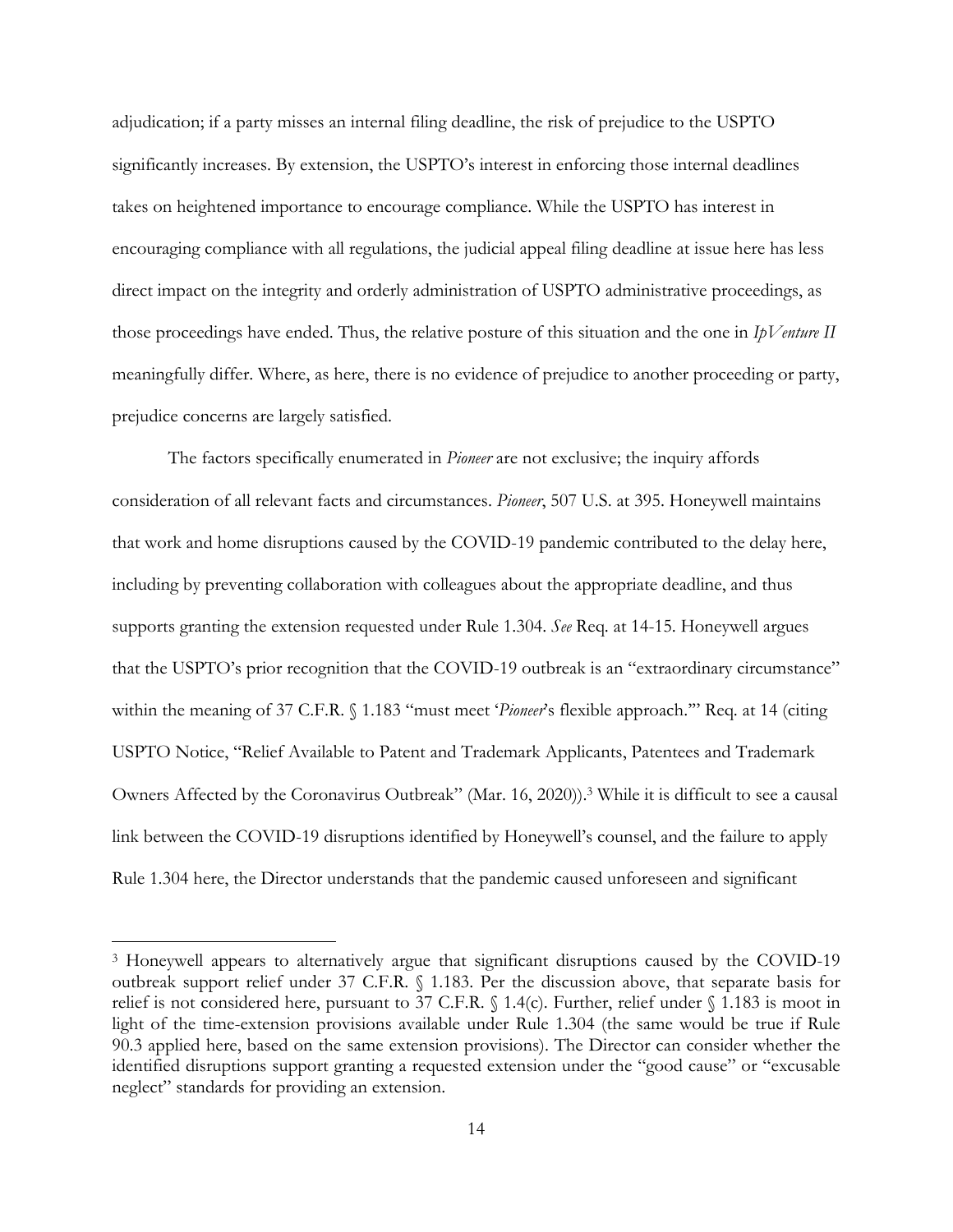disruption in both personal and professional lives, as averred to here by Honeywell's attorney. *See* Frank Decl. ¶¶ 11-15. The Director accordingly declines to reject completely any impact of the unprecedented pandemic on the missed deadline here, and finds that the identified impacts on Honeywell's counsel weigh marginally in favor of finding "excusable neglect."

The Director additionally finds relevant the high degree of interrelatedness between Appeal Nos. 20-1981, -1991, and -2023. Appeal Nos. 20-1991 and 20-2023 have been consolidated and will be briefed together. Appeal No 20-1981 has been designated a companion case, and will be argued with Appeal Nos. 20-1991, -2023. Yet, only Appeal No. 20-2023 is subject to a dismissal motion based on an untimely notice of appeal. It would be anomalous for the parties to brief one-half of that otherwise consolidated case. Further, inter partes reexamination control no. 95/002,204 involved in Appeal No. 20-2023—has previously been appealed to this Court, supporting additional consideration by the Court in the underlying appeal here. *Honeywell Int'l Inc. v. Mexichem Amanco Holdings S.A. de C.V. & Daikin Industr., Ltd.*, Appeal No. 20-2023, ECF No. 14 (Aug. 6, 2020) (Daikin docketing statement identifying prior Appeal No. 16-1996).

Moreover, even if both Appeal Nos. 20-2023 and 20-1991were dismissed for timeliness issues, Appeal No. 20-1981 would continue, as there is no timeliness issue regarding Mexichem's appeal there. The parties do not dispute that the three patents involved in these reexaminations are closely related. *See, e.g.*, *Honeywell Int'l Inc. v. Mexichem Amanco Holdings S.A. de C.V. & Daikin Industr., Ltd.*, Appeal No. 20-2023, ECF No. 17, at 5 n.5 (Aug. 19, 2020); *id.*, ECF No. 8 (Aug. 4, 2020) (Honeywell docketing statement identifying three appeals as involving "related patents"); *id.*, ECF No. 11 (Aug. 4, 2020) (Mexichem docketing statement identifying same). The Court will hear the substantive issues on the '882 patent involved in Appeal No. 20-1981; the interests of the parties and public are best served by similarly addressing issues regarding the related '120 or '366 patents in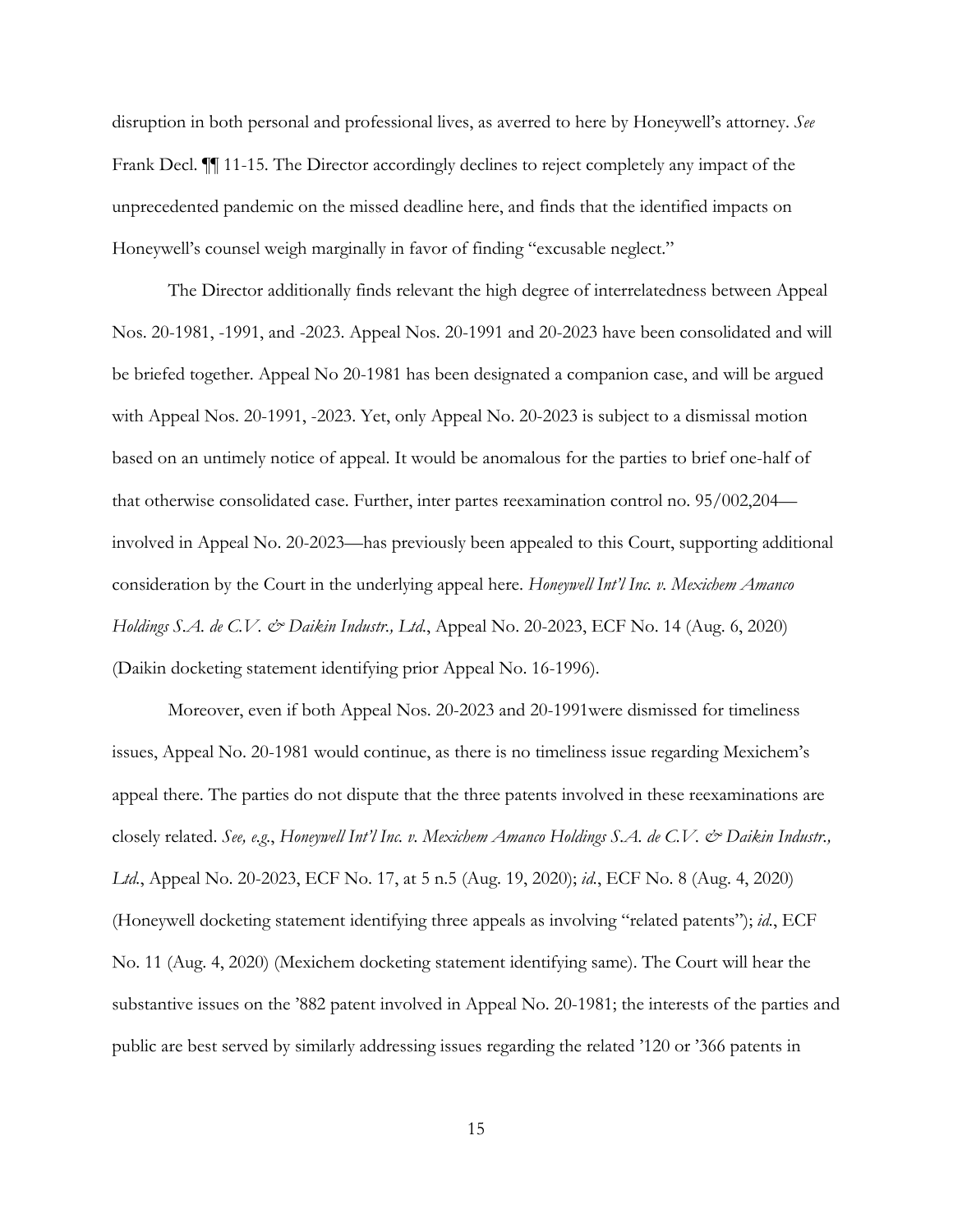Appeal Nos. 20-1991 and 20-2023. These additional considerations support granting Honeywell a short extension. *See Pioneer*, 507 U.S. at 395 (excusable neglect determination permits consideration of "all relevant circumstances"); *Facebook, Inc., et al. v. Uniloc 2017 LLC*, Memorandum and Order, at 12-13 (IPR2017-01427) (Jan. 21, 2020).

While the parties debate whether "proportionality" of the delay to the severity of denying the extension can be considered under the *Pioneer* inquiry (*see* Req. at 17-18; Opp. at 22), it cannot be debated that the "excusable neglect" determination is an equitable one that requires balancing all the competing and relevant factors. *Pioneer*, 507 U.S. at 395. On balance, the Director finds that the facts weigh in favor of finding "excusable neglect" and granting Honeywell a six-day extension on its filing deadline in the underlying reexamination here. The USPTO recognizes that Honeywell could have figured out that Rule 1.304, and not Rule 90.3, governed its appeal. Yet, the path of patchwork regulations and guidance to divining that fact is less than clear. As discussed above, the Director finds that the third *Pioneer* factor is, at best, neutral; at worst, it weighs slightly against a finding of excusable neglect.

Even if the third *Pioneer* factor weighs slightly against finding "excusable neglect," the error here is "not so egregious" as to outweigh the remaining considerations, which all favor finding the standard met. *See In re Gilman*, 887 F.3d 956, 963-64 (9th Cir. 2018) (standard contemplates "relief even when counsel makes an unreasonable mistake"); *M.D. by and through Doe v. Newport-Mesa Unified School District*, 840 F.3d 640, 643 (9th Cir. 2016) (holding that trial court abused its discretion under Fed. R. Civ. P. 60(b)(1) in finding no excusable neglect where only factor weighing against relief related to the reason for the late filing); *see also Moczek v. Secretary of Health and Human Services*, 776 F. App'x 671, 675 (Fed. Cir. 2019) (relying upon M.D. in finding special master abused discretion in Vaccine Act case for letting reasons for the delay control that were not "so egregious" as to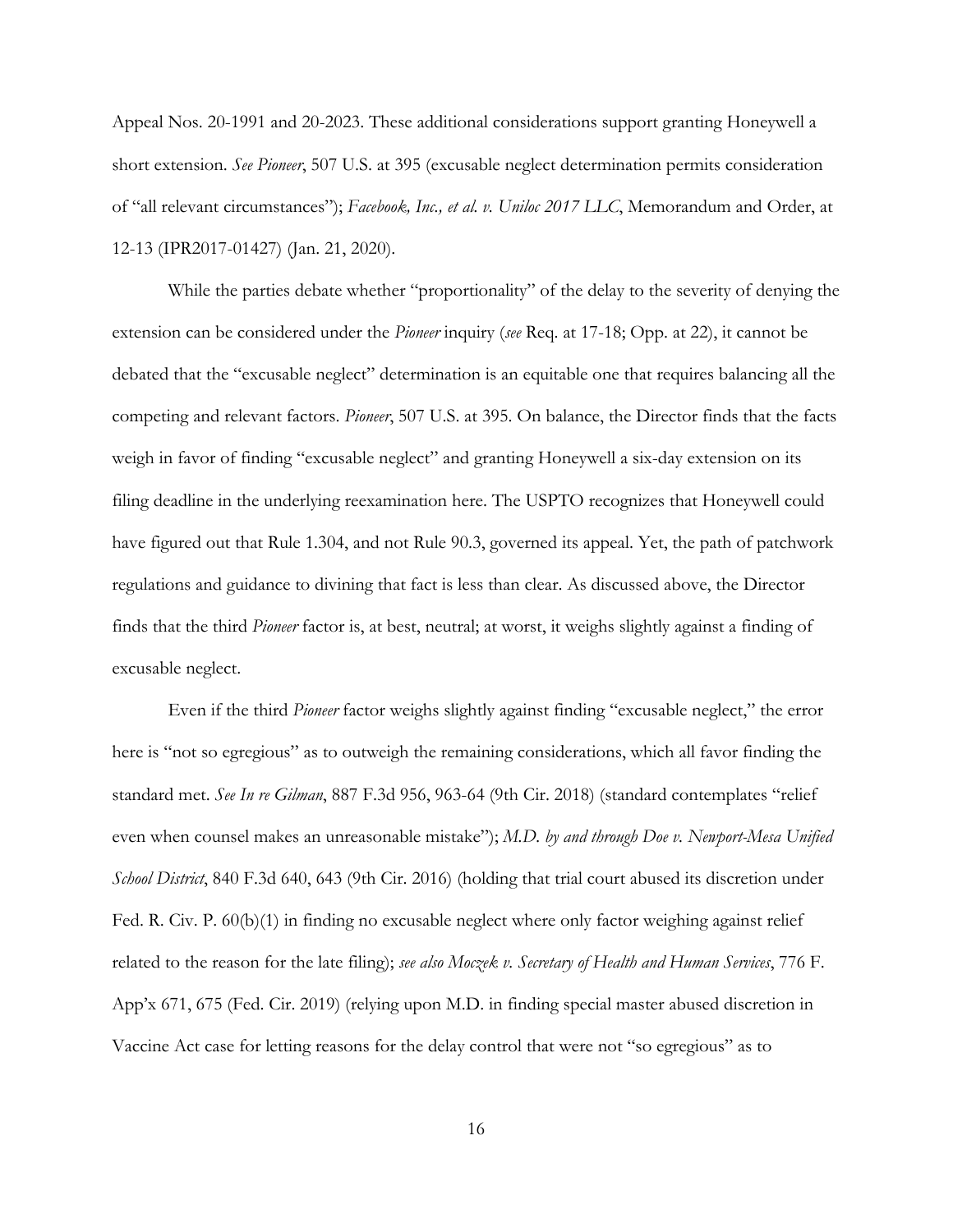outweigh countervailing considerations). Honeywell acted in good faith to timely comply with the lone appeal-filing regulation appearing in the Code of Federal Regulations, rather than evincing a careless disregard for applying relevant USPTO regulations or otherwise making a timely determination as to whether to appeal.

While the USPTO recognizes the need to maintain the integrity of its proceedings by ensuring that parties recognize and apply the correct regulations, the Director finds the risk of prejudicing those concerns by excusing the conduct here very small under these facts. The failure of Honeywell to apply the timing requirement of Rule 1.304 here is, frankly, not particularly meaningful. The minimal delay caused by filing on July 6th (the Rule 90.3 deadline) instead of June 30th (the Rule 1.304 deadline) did not prejudice either the appeal, another proceeding, or another party. Further, the interplay between existing related appeals, as well as prior appeals, further counsels for granting the limited extension. Under these facts, the USPTO is reluctant to deprive Honeywell and the public of judicial review of agency action regarding patentability matters. *See Gilman*, 887 F.3d at 964 (noting preference for "resolv[ing] cases on the merits" in affirming Rule 60(b) relief).